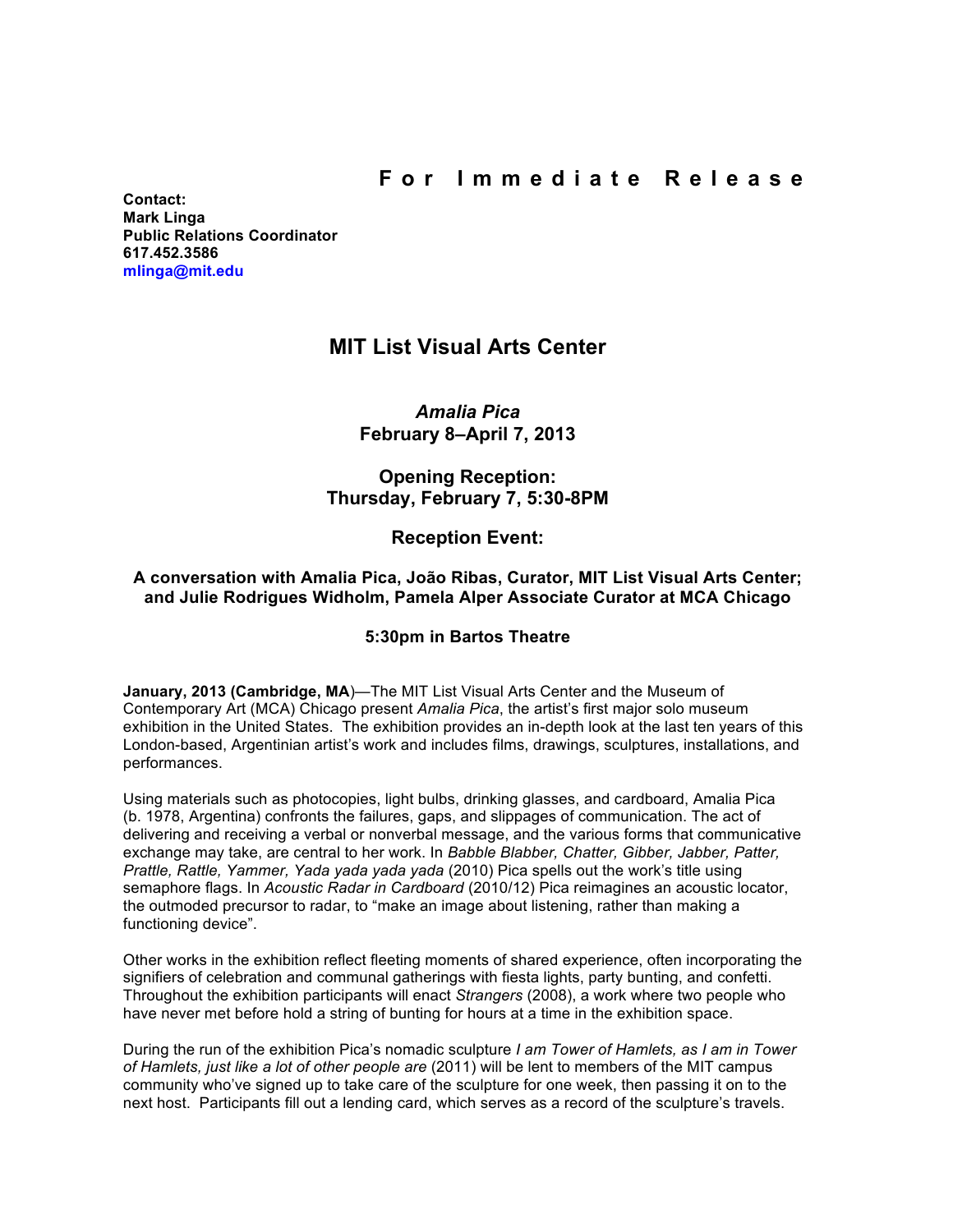(For the List Center's presentation of this work the title will change to reflect the community interaction and location of the artwork.)

Born during Argentina's dictatorship and so-called "Dirty War"—a seven year campaign against suspected dissidents and subversives— Pica has long been interested in the relationship between form and politics, and between history and representation. In *Venn Diagrams (Under the Spotlight)* (2011) the artist addresses this period in Argentina when modern mathematics was banned from school programs. Filmed in Montevideo, Uruguay, *On Education* (2008) shows Pica wearing the uniform of both schoolteachers and students in Argentina, whitewashing an equestrian monument. A common riddle asks the color of a general's white horse, the name of the general—from Napoleon to San Martín—changing depending on where the riddle is posed. Along with the mythologizing of history, Pica looks to civic participation and the social forms that allow people to speak. *Stage (as seen on Afghan Star)* (2011) alludes to the Afghan television program for aspiring pop stars; for many voting for their favorite, the show offered a rare public forum for the expression of individual opinion. Pica reflects on how speech is a protected right in some regions of the world, while still a privilege in many others. Surveying the artist's sculpture, performance, installation, video, and drawing produced over nearly a decade, the exhibition is itself conceived as a conversation among Pica's works across various mediums.

#### **About the Artist**

Amalia Pica received a BA from the Escuela Nacional de Bellas Artes P.P. in Buenos Aires in 2003 and attended graduate school at the Rijksakademie van beeldende kunsten in Amsterdam. Pica has had solo exhibitions at Kunst Halle Sankt Gallen (2012), Marc Foxx Gallery, Los Angeles, and Chisenhale Gallery, London (both 2011), and Malmö Konsthall (2010), to name a few. Her work has also been included in numerous group exhibitions such as *The Ungovernables* at the New Museum (2012), *Silence* at the Menil Collection (2012), *Map Marathon* at the Serpentine Gallery (2010), *Word Event* at the Kunsthalle Basel (2008), and *Drawing Typologies* at the Stedelijk Museum (2007). One of the most promising artists of her generation, she is a recipient of a CIFO grant from the Cisneros Fontanals Art Foundation, a finalist for the Future Generation Art Prize from the Pinchuk Foundation, and recently completed an artist residency at the prestigious Headlands Center for the Arts outside of San Francisco.

*Amalia Pica* is co-organized by the MIT List Visual Arts Center, and the Museum of Contemporary Art Chicago. The exhibition was co-curated by João Ribas, Curator, MIT List Visual Arts Center, and Julie Rodrigues Widholm, Pamela Alper Associate Curator at MCA Chicago. The exhibition opens at the MIT List Visual Arts Center and will be on view at the MCA Chicago April 27–August 11, 2013. For more information about the Museum of Contemporary Art presentation of this exhibit: <http://www.mcachicago.org/exhibitions/next/all/304>

In conjunction with the exhibition The MIT List Visual Arts Center and the MCA Chicago have produced an illustrated 124-page scholarly catalogue that includes an interview between exhibition curators and Amalia Pica, a bibliography and exhibition history of the artist, and images of her work. The publication also includes essays on Pica's work written by Tirdad Zolghadr, a writer and curator who teaches at the Center for Curatorial Studies, Bard College, NY, and Ana Teixeira Pinto, lecturer at Humboldt University (Berlin) and *Mousse Magazine* contributor.

Support for the exhibition presented at the MIT List Visual Arts Center has been generously provided by the Barbara Lee Family Foundation, the Council for the Arts at MIT, the Massachusetts Cultural Council, the Office of the Associate Provost at MIT, the MIT List Visual Arts Center Advisory Committee, and the Friends of the List.